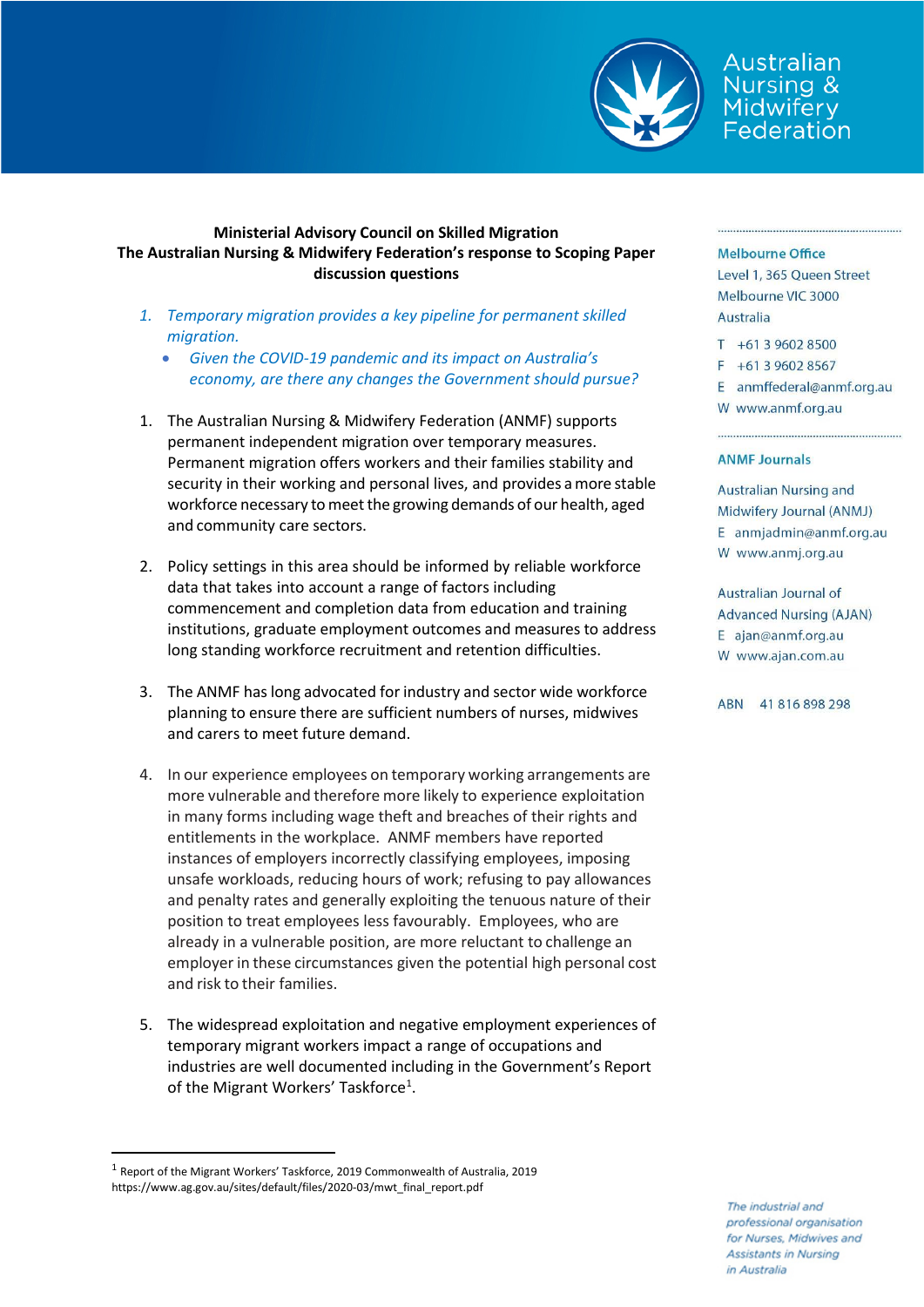

- 6. This is an opportunity to review and rethink the role of temporary migration as a quick fix to perceived workforce shortages in the short, medium and long term and shift the focus to investing in workforce planning and resolving supply issues domestically.
- 7. The impact of the COVID-19 pandemic highlights a greater need for workforce planning across all sectors with a focus on growing, investing in and developing a domestic workforce that meets projected demand in the medium and long term.
- 8. Workforce problems in parts of the health and aged care sectors impacting the availability of nursing, midwifery and care workers are not new. Successive reports including the Final Report of the Royal Commission into Aged Care Quality and Safety<sup>[2](#page-1-0)</sup> workforce acknowledge the clear link between staffing levels, safe provision of care, safe working environment, wages and conditions and the attraction and retention of workers in the sector.
- 9. Claims by employers of a shortage of workers in some sectors, or areas of health care would often be more accurately described as recruitment difficulties.
- 10. And, as we have stated in a number of submissions, $3,4$  $3,4$  $3,4$  particularly in response to inquiries about skilled migration visas, it is not always a matter of a shortage of nurses or carers, but a failure to address longstanding problems relating to inadequate staffing levels and skill mix, poor wages and workplace conditions and poor workplace safety. The real problem is a shortage of people willing to work, and remain working in the particular area or sector.
- 11. Other factors impacting on the capacity of the nursing, midwifery and carer workforce are employment arrangements and hours of work, particularly in the aged care sector where part-time, low-hour contracts, and casual work remain prevalent. Many workers are compelled to work over multiple sites and/or for multiple employers to earn a living wage.
- 12. Across a number of sectors, high workloads, unreasonable nurse to patient/client ratios, stress, no access to training or career paths and occupational violence are commonplace. Wages in the care and support sector are particularly low when compared to health care (i.e. public sector nursing wages) and many care workers are paid at award rates or only marginally above.
- 13. These factors contribute to low morale, burn out, decisions to leave the sector and create barriers to recruitment to the sector.
- 14. The aforementioned submissions also highlight the lack of employment opportunities for nursing and midwifery graduates leaving a significant number of new graduates without employment or underemployed. The number of transition to practice programs (TPP) varies

<span id="page-1-1"></span><span id="page-1-0"></span><sup>&</sup>lt;sup>2</sup> Royal Commission into Aged Care Quality and Safety (2021) Final Report: Care, Dignity and Respect. Commonwealth of Australia <sup>3</sup> ANMF. (2020) Submission to the Department of Education, Skills and Employment in relation to the consultation on skilled migration occupation lists review [Online]. ANMF. Available:

https://anmf.org.au/documents/submissions/ANMF\_Submission\_Skilled\_Migration\_Occupational\_Lists\_Review.pdf <sup>4</sup> ANMF. Submission to the Senate Select Committee on Temporary Migration (2019) ANMF. Available:

<span id="page-1-2"></span>https://anmf.org.au/documents/submissions/Submission\_to\_the\_Senate\_Select\_Committee\_on\_Temporary\_Migration.pdf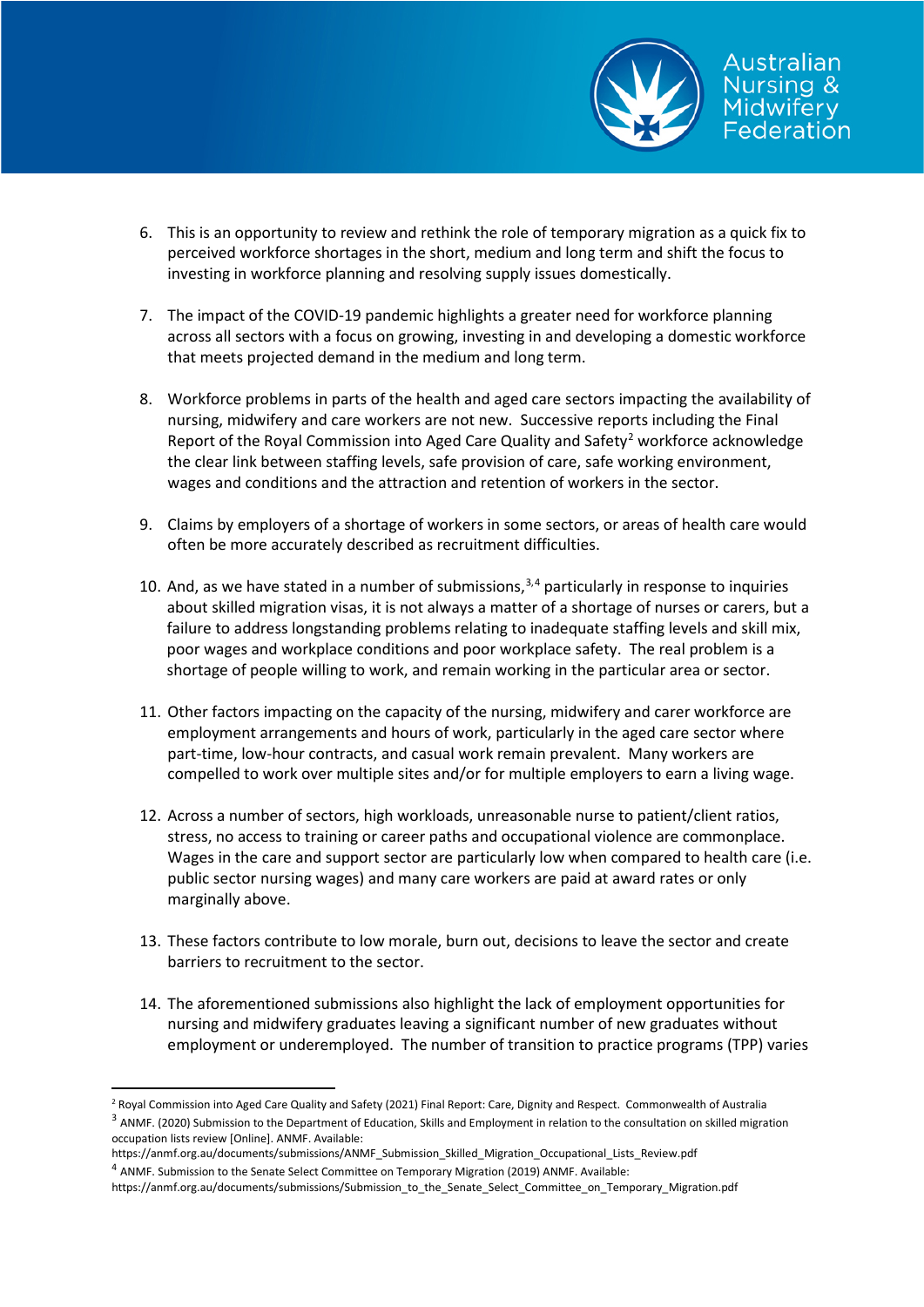

from year to year and between jurisdictions and generally, far more graduates are seeking employment than there are places in graduate programs. Outside the formal TTP programs many employers are reluctant to employ a graduate because they lack clinical experience and, from the point of view of the employer, would require additional support and resources. Instead, many employers prefer to recruit nurses from overseas, commonly from India, Nepal and the Philippines under a misapprehension, that unlike new graduates, they will not need time to learn the requirements of the role and clinical support and supervision in that learning period. However, nurses in this position do require support and supervision and may take six months or more to adjust to a new health care setting and work environment.

- 15. Difficulties securing employment also impact international student graduates who seek to remain in Australia either temporarily or with a view to applying for more permanent arrangements.
- 16. Our concern is that the current system allows a loss of new graduates (and workforce capacity) at this early point in their career. A required number of programs should be in place to support new graduates to enter their profession. In addition, links between training and education providers and industry need to be strengthened to ensure pathways into the workforce. And once in the workforce, graduate programs should offer ongoing training to enhance skills and consolidate experience. Employers need to be funded to offer appropriate support to graduates, including time for mentoring and training.
- *2. Reopening of Australia's international border:*
	- *What factors should the Government consider in reopening the international border to temporary migrants?*
	- *What mechanism could Government use to support the return of temporary migrants?*
	- *How could these cohorts be prioritised and why?*
- 17. Decisions on the reopening of our international borders should be based on health advice that it is safe to do so. This will depend on a range of factors including vaccination rates across the population.
- 18. There is extensive and compelling evidence demonstrating that Australia and many other countries around the world, particularly low to middle income countries, are expected to face intensifying workforce shortages within the health, care and support sector. There are many reasons for this including ageing populations with higher life expectancies.
- 19. Australia's care and support sector does to a small degree utilise the recruitment of international nurses, midwives, and PCWs often from low to middle income countries and the sector employs an increasing proportion of overseas-born staff. This is anticipated to continue in the aged care sector with the Royal Commission into Aged Care Safety and Quality including a consideration of immigration within Recommendation 75 regarding aged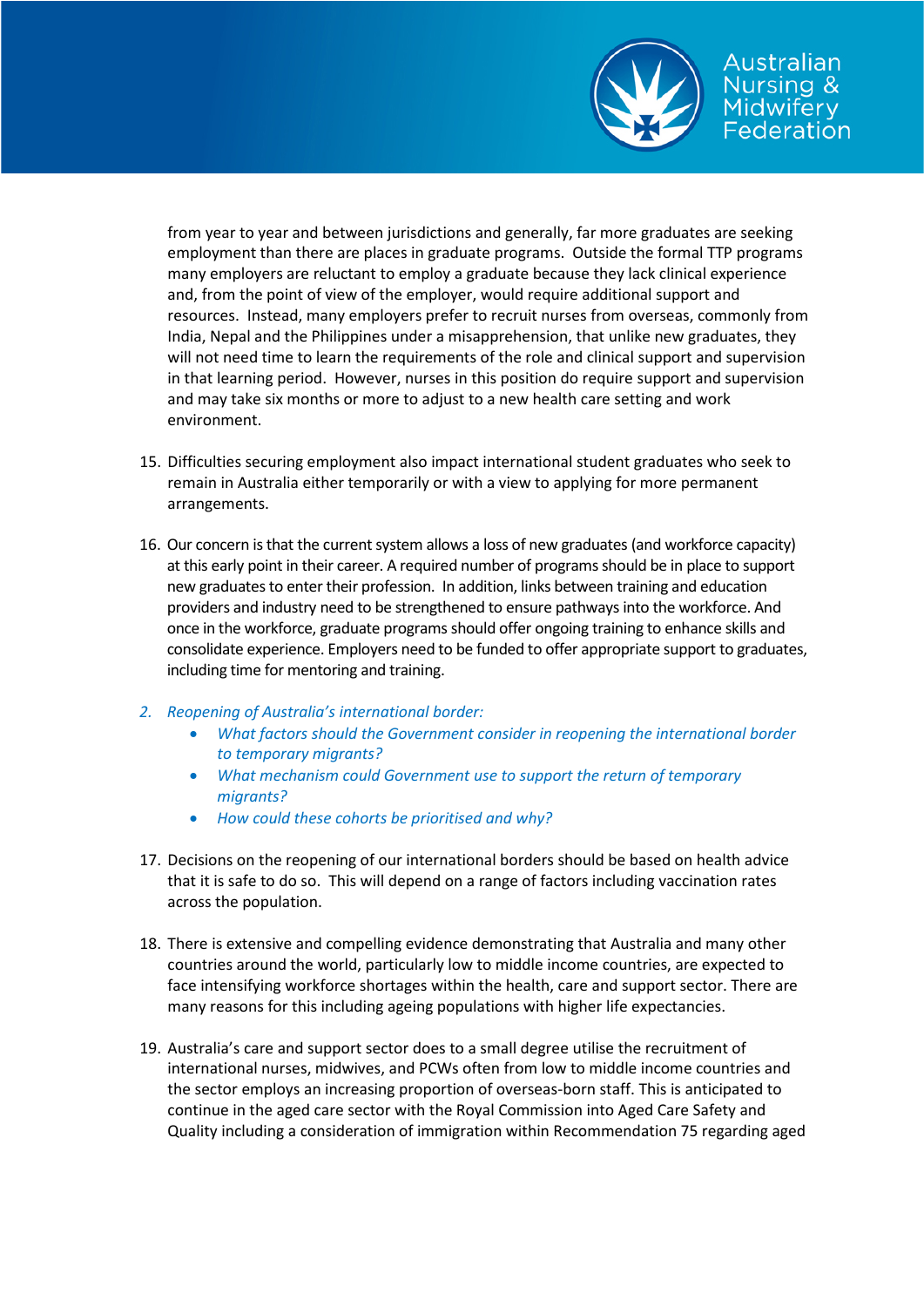

care workforce planning which has been accepted by the Government.<sup>[5](#page-3-0)</sup> It is also anticipated that some reliance on overseas-born workers will also continue in the provision of other health services and in particular locations including regional, rural and remote health.

- 20. Recruitment of nurses and midwives from less resourced countries to meet the healthcare needs of well-resourced nations was of such growing concern the World Health Organization declared that active recruitment of healthcare workers and its related migration as one of the greatest global health threats in the 21st century.<sup>[6](#page-3-1)</sup> As such, the ANMF views any workforce planning, including for the recruitment of international PCWs, to be an important issue for future workforce planning in Australia. The ANMF makes the following recommendations regarding recruitment of overseas workers:[7](#page-3-2)
	- Overseas recruitment should not be the primary strategy to overcome workforce shortages in Australia or as an alternative to education and recruitment opportunities for the existing domestic workforce.
	- Overseas working visa programs should not be utilised by Australian Governments while we have large numbers of underemployment and unemployment new graduates.
	- Governments must commit additional resources towards workforce planning, education, remuneration, and conditions to attract and retain domestic workers to the sector.
	- Employers should exhaust all avenues to employ members of the domestic workforce and introduce a range of strategies aimed at attracting and retaining domestic workers.
	- Internationally recruited workers must be provided with the same employment conditions as those offered to domestic workers.
- *3. Addressing low skilled labour shortages in Australia:*
	- *How can labour migration, including low skilled, best benefit Australia economically and socially over the short-term and longer-term?*
		- o *Include measures to mitigate adverse impacts on jobs for Australians, social cohesion, worker exploitation, or other issues.*
	- *Should we provide pathways to permanency and if so, what policy objectives would underpin any visa arrangement?*
- 21. The comments provided under 1 and 2 above emphasise the need to focus on the growth and development of the domestic workforce by addressing longstanding attraction and retention problems across sectors currently experiencing recruitment difficulties, or most likely to, in the future.

<span id="page-3-0"></span> <sup>5</sup> Australian Government Department of Health. (2021) Australian Government Response to the Final Report of the Royal Commission into Aged Care Quality and Safety May 2021. Australian Government Department of Health. Available:

https://www.health.gov.au/sites/default/files/documents/2021/05/australian-government-response-to-the-final-report-of-the-royalcommission-into-aged-care-quality-and-safety.pdf

<span id="page-3-1"></span><sup>6</sup> Shaffer, FA. et al. (2016). Code of ethical international recruitment practices: the CGFNS alliance case study. *Human Resources for Health*. 14(31): 113-9. Available: https://human-resources-health.biomedcentral.com/articles/10.1186/s12960-016-0127- 6#citeas

<span id="page-3-2"></span><sup>7</sup> Australian Nursing and Midwifery Federation. (2021). ANMF Policy: International recruitment of nurses and midwives – May 2021. Available: https://anmf.org.au/documents/policies/P\_International\_recruitment.pdf